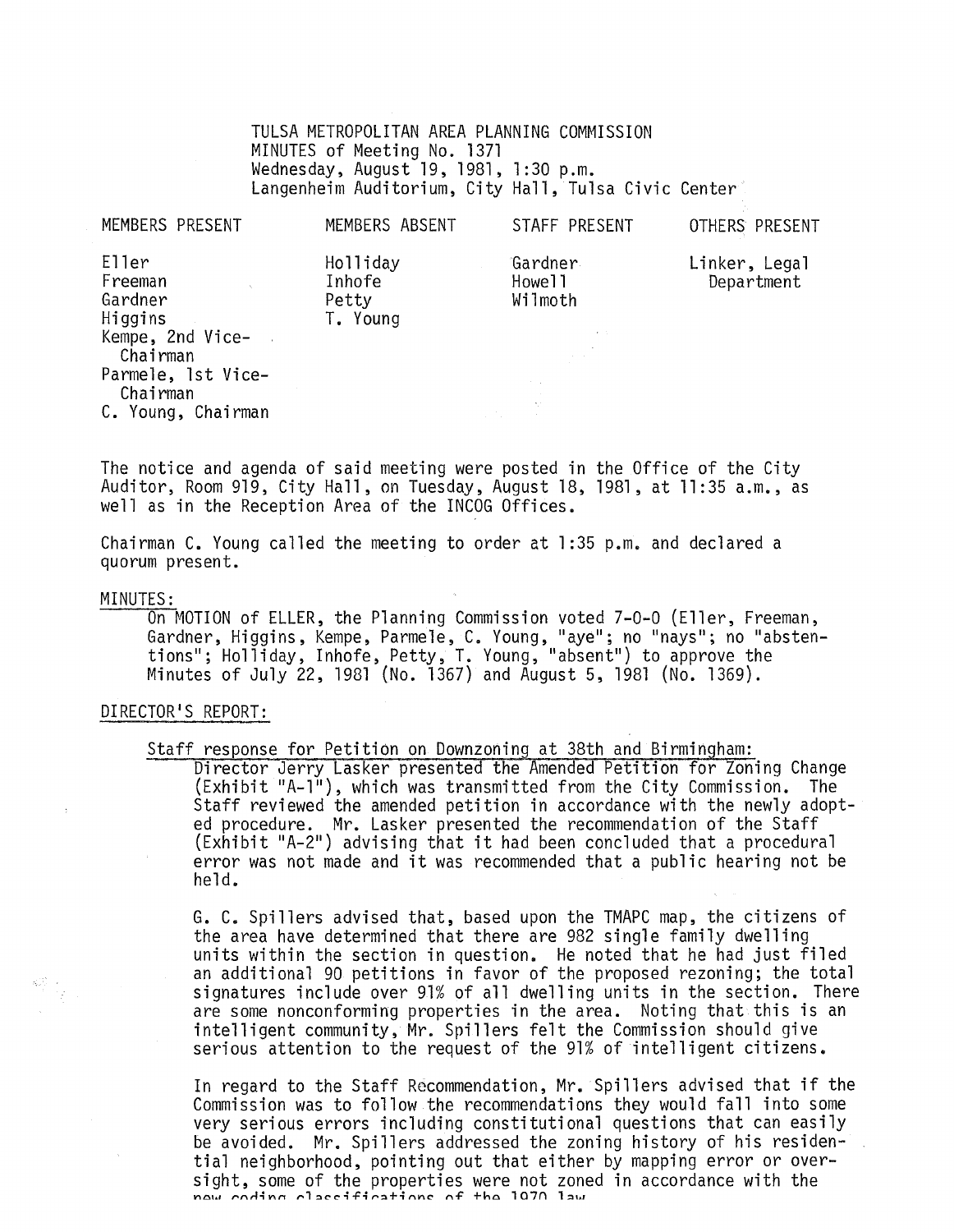#### Staff Response for Petition on Downzoning at\_38th and Birmingham: (continued)

Pointing to what he considered to be the illogic of the Staff Report, Mr. Spillers noted that if there is a mapping error which is procedu-<br>ral (an innocent mapping error) the Commission would be more than happy to correct it; however, when it was decided to rezone but not remap, in 1958 and 1970, the rules of the game were changed. If it's done innocently the Commission will correct it, if it's done on purpose, they will not **--** Mr. Spillers was of the opinion that no one on the Commission would be willing to publicly favor any such policy.

Chairman C. Young agreed with Mr. Spillers that the 91% of the area residents who have signed the petition should all immediately submit a petition and the Commission should rezone their property from RS-2 to the RS-l designation. He pointed out that it is those who do not agree with the rezoning that trouble him. The property owners at 38th and Birmingham have had rights for at least 10 years, or at least thought they had rights, to build a certain number of units **--** property rights have been established and Chairman C. Young was of the opinion that these owners have been "grandfathered in." Commissioner was also in agreement that there probably were mapping errors made in 1958 and 1970; however, he was not in favor of correcting these errors when the property owners did not consent.

Chairman C. Young questioned how the residents could get to court for an interpretation and if it required a hearing and denial by the TMAPC and City Commission first.

Roy Johnsen was of the opinion that it does need to be recognized that the "error" has been in place for more than 23 years -- since the 1958 amendment. People have made decisions, based on that timeframe, that the property was zoned RS-2. This is one of the real problems with any effort to downzone property because the consequence is to add restrictions. Mr. Johnsen pointed out that as a result of lengthy public hearings and discussions, a policy and criteria have been adopted. He noted that the clear statement of the City Commission when they adopted the policy was that they did not want to go back and "second guess" judgement decisions that have been made by prior Commissions. The decision was made in 1958 not to redefine the zoning boundaries; this decision was confirmed in 1970 -- these are two judgement decisions that have been made by prior Commissions. Mr. Johnsen noted several reasons for not setting a public hearing;<br>i.e., it would be very expensive, it would be time consuming for the<br>Staff, it would be time consuming for the people that are involved -to prepare, research old codes, etc. He felt that the basic answer to today's controversy is that the request does not meet the adopted criteria of the TMAPC. Mr. Johnsen stated that the whole effort to downzone, in his judgement, was a "backdoor" effort to defeat the proposal at 38th and Birmingham. The downzoning effort does not meet the criteria and the fact that the zoning has been in place for 23 years lead to the conclusion that no public hearing should be set.

G. C. Spillers noted that the downzoning petition was indeed designed to defeat the applicants for the 38th and Birmingham project, but more than that, it is designed to discourage further onslaughts on this section. There are some large lots remaining in the section and area residents are concerned about the domino affect of this action.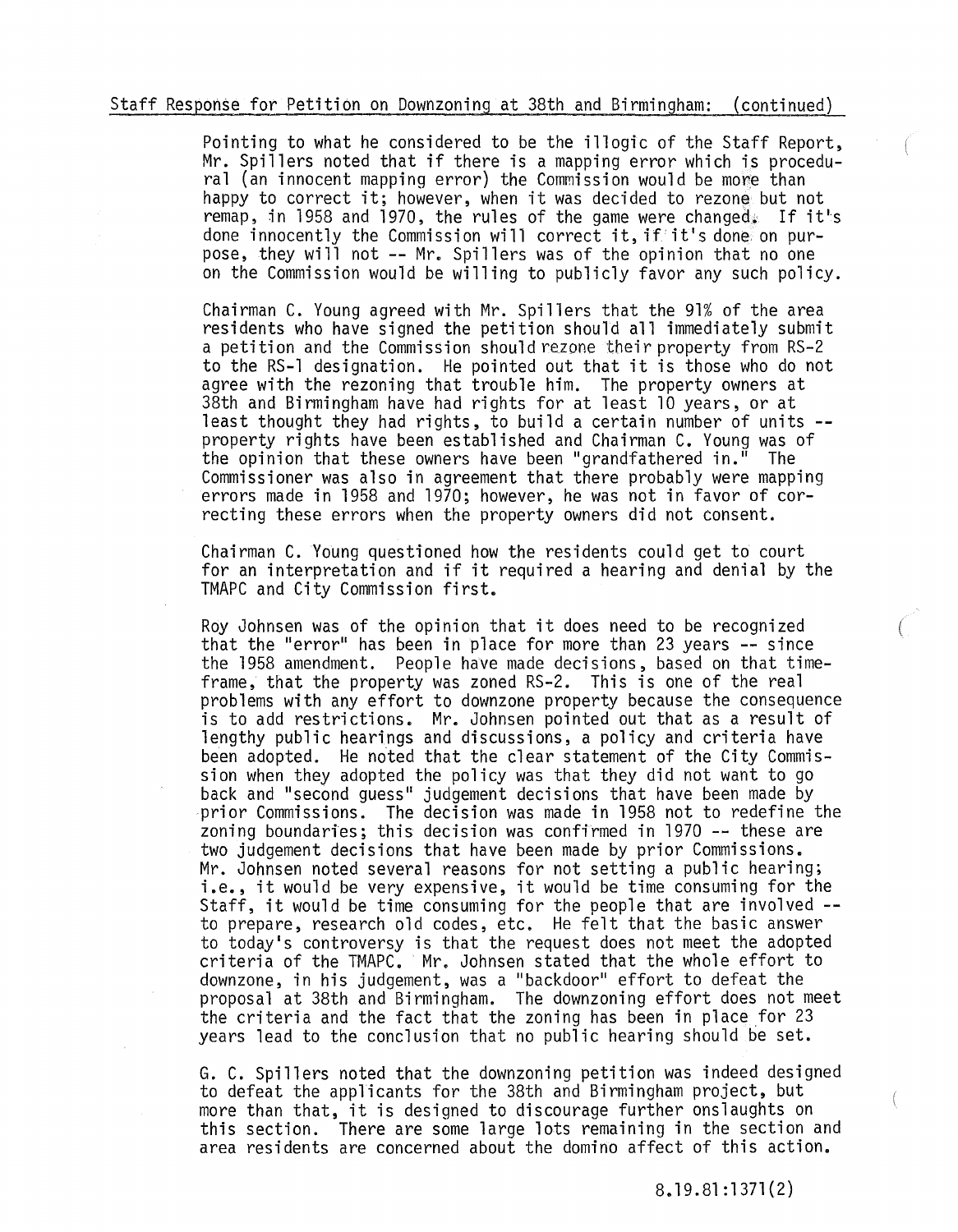## Staff Response for Petition on Downzoning at 38th and Brimingham: (continued)

Robert Burlingame advised the Commission that if they do not hold a public hearing they are going to step aside from a very important issue -- an issue which is going to come up in all the nice areas of Tulsa; i.e., Philbrook and 41st and Lewis Avenue. The issue must be addressed and Mr. Burlingame was of the opinion that it should be done in an open hearing. All of these lots are prime targets for increased density -- do the people of Tulsa want that type of develop- ment?

Mrs. Robert G. Walker reviewed some statements set forth in the Citizens Handbook For Neighborhood Planning, prepared by the Community Planning Associates for the people of Tulsa, authorized by City and County of Tulsa. One of the statements was "zoning locks in the land use." "Zoning was started to prevent someone from go-<br>ing into the middle of a block of homes and putting in an automobile garage or some other unwanted use." Another statement quoted by Mrs. Walker was, "A particular zoning decision gets down to the nittygritty of how a specified piece of property fits into the total community picture."

Chairman C. Young pointed out that the offer from the TMAPC was still open to those members of this square-mile that would like to voluntarily have their property zoned from the RS-2 category to RS-l. The application fee would be waived.

Commissioner Parmele questioned how much Staff time would be involved in the processing of this request. Bob Gardner advised that the primary cost factor would be the notice requirement. In addition, Staff time would be required to study the proposals. In the event that the TMAPC would consider the petition procedure, it would be the responsibility of the petitioners to provide the names to be notified; however, if the Commission chose to rezone with their own application, it would be incumbent upon the Staff to acquire the names and addresses of all the property owners, approximately 1,200 names. Commissioner Parmele stated he still supported the original suggestion and offer of the Commission to the property owners in the section.

Commissioner Freeman agreed with Chairman Young's statement and also felt the need for some remedy for further onslaughts which were referred to.

Commissioner Parmele made a motion to accept the Staff Recommenda-· tion. Chairman C. Young advised that he agreed with Commissioner Parmele; however, if a public hearing is held to rezone the properties in this section, he would not be able to support the rezoning request for anyone other than the 91% who stated they would like to have their zoning changed. The Chairman stated he would agree to a public hearing on the subject application or would allow the 91% to file a separate case.

On MOTION of PARMELE, the Planning Commission voted 5-1-0 (Freeman, Gardner, Higgins, Kempe, Parmele, "aye"; C. Young, "nay"; Eller, Holliday, Inhofe, Petty, T. Young, "absent") to accept the Staff Recommendation that a public hearing not be scheduled.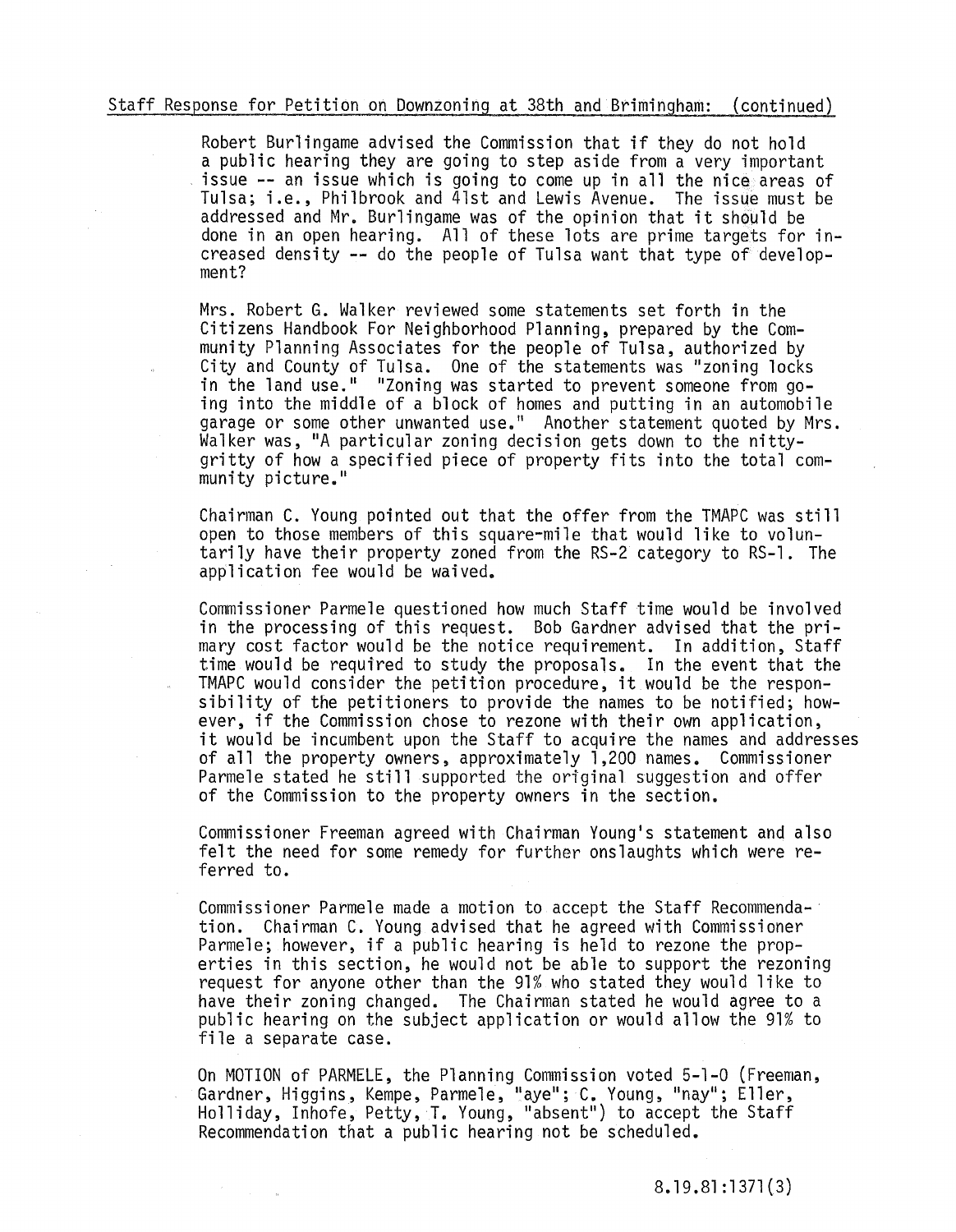# Staff Response for Petition on Downzoning at 38th and Birmingham: (continued)

Commissioner Parmele stated he felt the Commission should hold open the offer to allow the area residents to submit a joint application and correct the zoning for those who wish to have it changed.

Chairman C. Young· advised that his negative *vote* was to signify that he was still of the opinion that the 91% of the property owners should have the right to have their property zoned RS-l.

## SUBDIVISIONS:

Pecan Place Addition (683) SW corner of 61st Street and South Zunis (OM pending)

The Staff presented the plat noting the applicant was not represented.

The Technical Advisory Committee and Staff recommended approval of the preliminary plat of Pecan Place Addition, subject to conditions.

On MOTION of ELLER, the Planning Commission *voted* 7-0-0 (Eller, Freeman, Gardner, Higgins, Kempe, Parmele, C. Young, "aye"; no "nays"; no "abstentions"; Holliday, Inhofe, Petty, T. Young, "absent") to approve the preliminary plat of Pecan Place Addition, subject to the following conditions:

- 1. On the face of the plat show the following: Tie dimension for reference to section corner at Lewis Avenue. Identify the 10' on east and north as "additional 10' dedication." Show a 50' building line on 61st Street in accordance with zoning; not under location map:  $"1$ Lot, .75 acres."
- 2. Utility easements shall meet the approval of the utilities. Coordinate with Subsurface Committee if underground plant is planned. Show additional easements as required. Existing easements should be tied to or related to property and/or lot lines.
- 3. Paving and/or drainage plans shall be approved by the City Engineer, including storm drainage and detention design (and Earth Change Permit where applicable), subject to criteria approved by City Commission.
- 4. Access points shall be approved by City and/or Traffic Engineer. (No access to 6lst Street.)
- 5. It is recommended that the applicant and/or his engineer or developer coordinate with the Tulsa City-County Health Department for solid waste disposal, particularly during the construction phase and/or clearing of the project. Burning of solid waste is prohibited.
- 6. The Zoning Application (Z-5601) shall be approved before final plat is released, or if not approved for OM, a revised plan(s) should be submitted conforming to the applicable zone.
- 7. A "letter of assurance" regarding installation of improvements shall be submitted prior to release of final plat. (Including documents required under Section 3.6 (5) of the Subdivision Regulations.)
- 8. All Subdivision Regulations shall be met prior to release of final plat.

8.19.81 :1371 (4)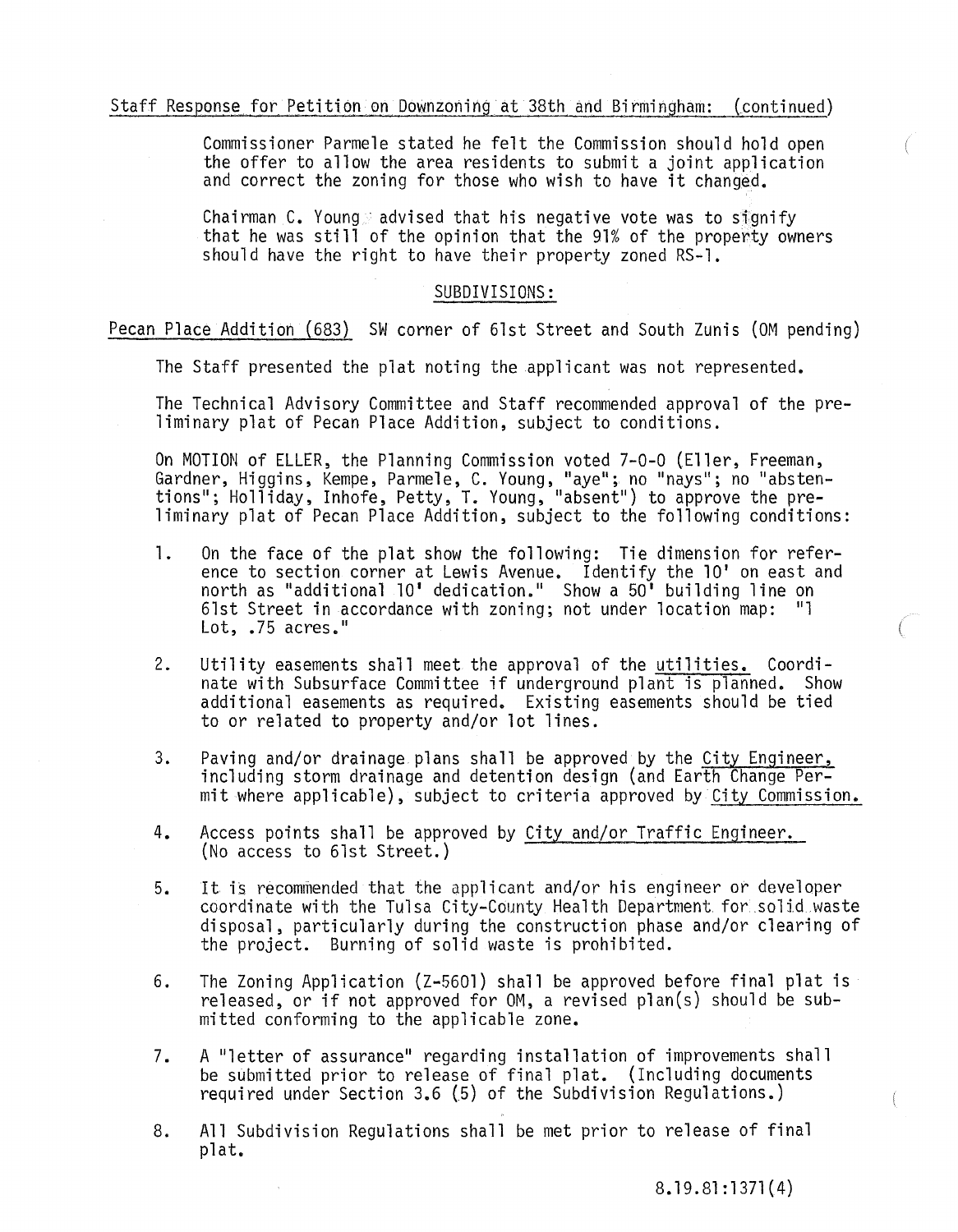Holiday Inn - Motel Site (2994) NW corner of 51st Street and South 129th<br>East Avenue East Avenue

The Staff presented the plat noting that the engineer had been present at the T.A.C. meeting and was in agreement with the conditions.

There were no particular problems or objections to the plat.

The Technical Advisory Committee and Staff recommended approval 'of the preliminary plat of Holiday Inn-Motel Site, subject to the listed conditions:

On MOTION of EllER, the Planning Commission voted 7-0-0 (Eller, Freeman, Gardner, Higgins, Kempe, Parmele, C. Young, "aye"; no "nays "; no "abstentions"; Holliday, Inhofe, Petty, T. Young, "absent") to approve the preliminary plat of Holiday Inn-Motel Site, subject to the following conditions:

- 1. On the last page of the Covenants at top, correct references to "Il" zoning. The zoning is CS (Commercial). This paragraph could be left out entirely if desired since zoning will apply anyway.
- 2. Utility easements shall meet the approval of the utilities. Coordinate ourling casements shart meet the approval of the activities. Soon announced tional easements as required. Existing easements should be tied to or related to property and/or lot lines.
- 3. Water plans shall be approved by the Water and Sewer Department prior to release of final plat. (Include language in Covenants relating to water and sewer.) (if required)
- 4. Pavement repair within restricted water line easements as a result of water line repairs due to breaks and failures shall be borne by the owner of the  $lot(s)$ .
- 5. A request for creation of a Sewer Improvement District shall be submitted to the Water and Sewer Department prior to release of final plat. (if required)
- 6. Paving and/or drainage plans shall be approved by the City Engineer,<br>including storm drainage and detention design (and Earth Change Permit where applicable), subject to criteria approved by City Commission.
- 7. Access points shall be approved by City and/or Traffic Engineer.
- 8. It is recommended that the applicant and/or his engineer or developer coordinate with the Tulsa City-County Health Department for solid waste disposal, particularly during the construction phase and/or clearing of the project. Burning of solid waste is prohibited.
- 9. A Corporation Commission letter (or Certificate of Nondeveiopment) shall be submitted concerning any oil and/or gas wells before plat is released. (A building line shall be shown on plat on any wells not officially plugged.)
- 10. The Zoning Application (Z-5584) shall be approved before final plat is released, or if not approved for  $CS$ , a revised plan $(s)$  should be submitted conforming to the applicable zone.

 $0.78.03.30715$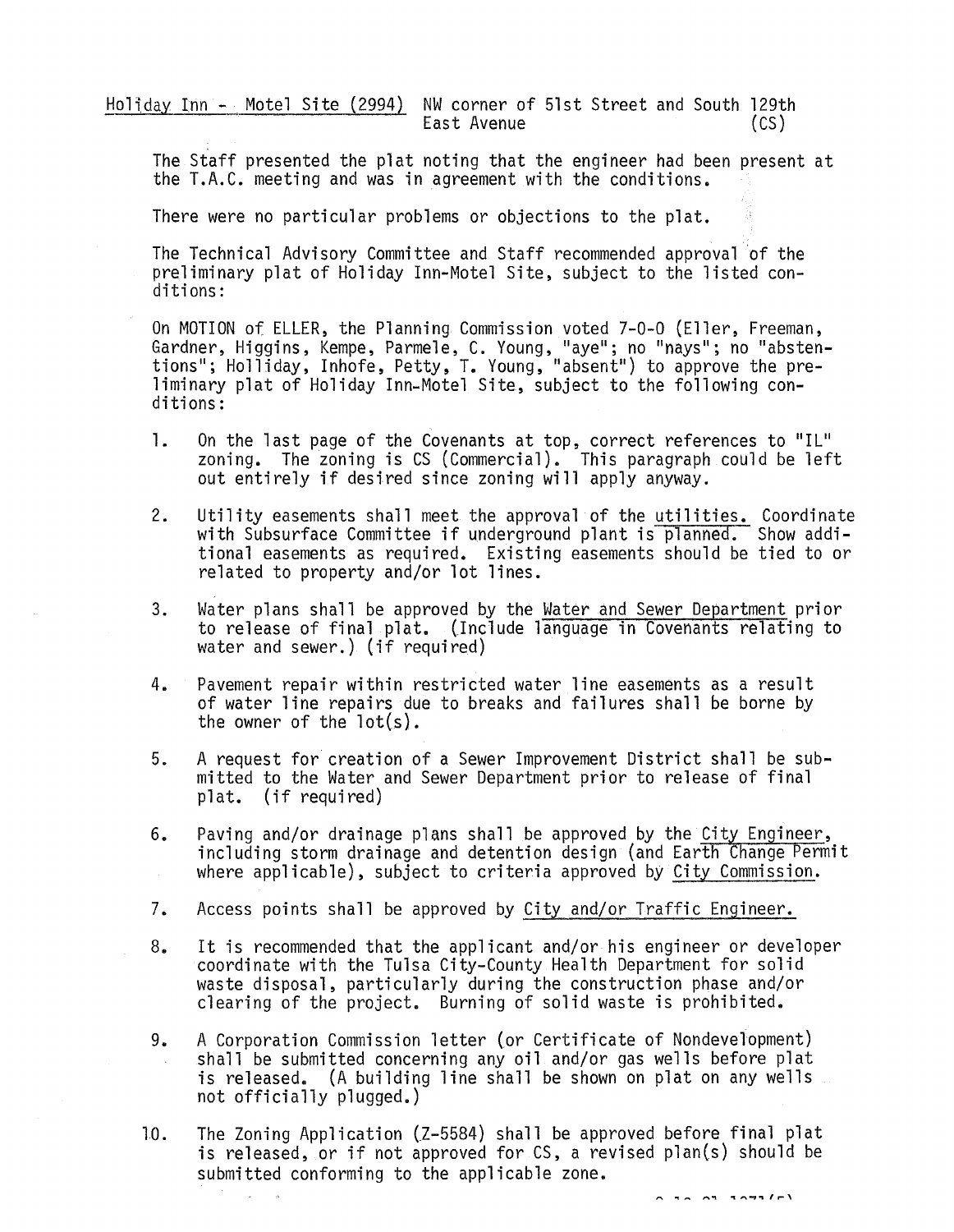# Holiday Inn - Motel Site (continued)

- **11.** A "letter of assurance" regarding installation of improvements shall be submitted prior to release of final plat. (Including documents required under Section 3.6 (5) of the Subdivision Regulations.)
- 12. All Subdivision Regulations shall be met prior to release of final pl at.

Cedarcrest Park (1783) NE corner of 90th Street and South Delaware Ave. (RM-T)

The Staff presented the plat with the applicant represented by Ted Sack. Mr. Sack was in agreement with the recommended conditions.

This plat had received a preliminary approval June 3, 1981, under the name "Delaware Crossing Patio Homes." The revision represents a name change, change of engineers, and a different concept in the layout so it is being submitted as a revised plat.

Water and Sewer Department will require water and sewer main extensions, since this is being platted into individual lots and each must abut the utility. P.S.O. needed minor corrections in language in Covenants. City Engineer recommended the existing drainage easements on abutting plats be dashed in for information purposes.

The Technical Advisory Committee and Staff recommended approval of the preliminary plat of Cedarcrest Park, subject to the conditions.

On MOTION of HIGGINS, the Planning Commission voted 7-0-0 (Eller, Freeman, Gardner, Higgins, Kempe, Parmele, C. Young, "aye"; no "nays"; no "abstentions"; Holliday, Inhofe, Petty, T. Young, "absent") to approve the pre-<br>liminary plat of Cedarcrest Park, subject to the following conditions:

- **1.** Utility easements shall meet the approval of the utilities. Coordinate with Subsurface Committee if underground plant is planned. Show additional easements as required., Existing easements should be tied to or related to property and/or lot lines.
- 2. Water plans shall be approved by the Water and Sewer Department prior to release of final plat. (subject to comments above)
- 3. Pavement repair within restricted water line easements as a result of water line repairs due to breaks and failures shall be borne by the owner of the lot(s). (Check language in Covenants?)
- 4. A request for creation of a Sewer Improvement District shall be submitted to the Water and Sewer Department prior to release of fina1 plat. (subject to comments above)
- 5. Paving and/or drainage plans shall be approved by the City Engineer,<br>including storm drainage and detention design (and Earth Change Permit where applicable), subject to criteria approved by City Commission.
- 6. It is recommended that the developer coordinate with Traffic Engineer- ing Department during the early stages of street construction concerning the ordering, purchase, and installation of street marker signs. (Advisory, not a condition for release of plat.)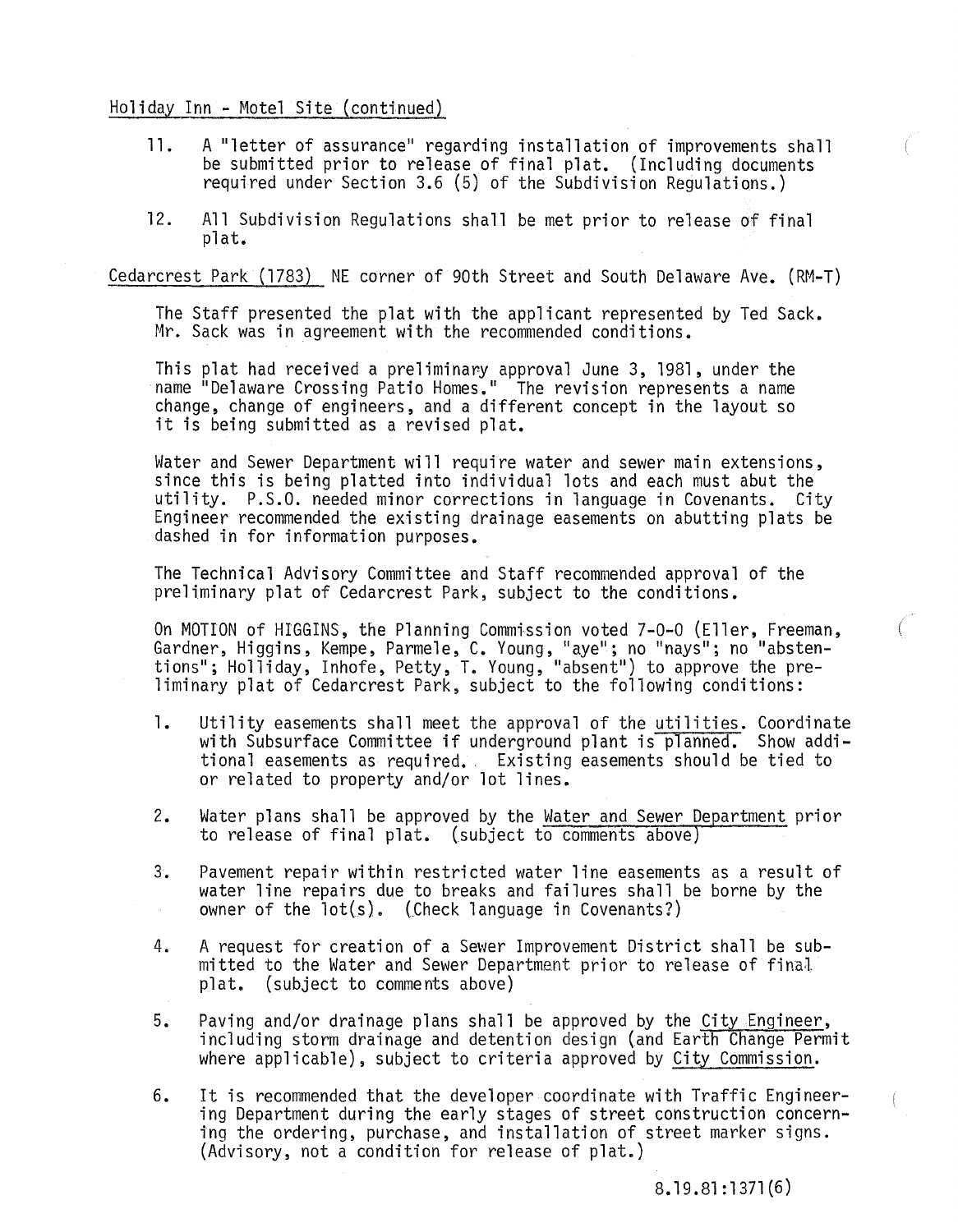# Cedarcrest Park (continued)

- 7. It is recommended that the applicant and/or his engineer or developer coordinate with the Tulsa City-County Health Department for solid waste disposal, particularly during the construction phase and/or clearing of the project. Burning of solid waste is prohibited.
- 8. All lots, streets, building lines, easements, etc., shall be completely dimensioned. (Provide tie dimensions to those lots not abutting a dimensioned exterior property line.)
- 9. The key or location map shall be complete. (Identify Delaware Crossing Condo's. Also show on face of plat where applicable.)
- 10. A "letter of assurance" regarding installation of improvements shall be submitted prior to release of final plat. (Including documents required under Section 3.6 (5) of the Subdivision Regulations.)
- 11. All (other) Subdivision Regulations shall be met prior to release of final plat.

Cabin Place (1694) East of the NE corner of 31st Street and South 129th East Avenue (RM-l)

Lawton Industrial Park (3592) 5400 Block of South Lawton Avenue (IL)

Mr. Wilmoth advised that he had not received all of the letters for approval and recommended these items be tabled.

The Chair, without objection, tabled Cabin Place and Lawton Industrial Park.

Herrington Acres (2790) SE corner of Coyote Trail and South 225th West Avenue

All of the letters are in the file and the Staff recommended final approval and release of Herrington Acres.

On MOTION of ELLER, the Planning Commission voted 7-0-0 (Eller, Freeman, Gardner, Higgins, Kempe, Parmele, C. Young, "aye"; no "nays"; no "abstentions"; Holliday, Inhofe, Petty, T. Young, "absent") for final approval<br>and release of Herrington Acres.

#### CHANGE OF ACCESS ON PLAT:

 $\Delta \sim 10^{-1}$  k

Tri Center (1393) North side of Skelly Drive, between Memorial and 27th Street (CS)

This is a request to adjust one access point by moving it 110' east. The platted access does not agree with the actual access point in use and constructed by the Highway Department. This change will amend the plat to agree with the actual location. Traffic Engineering has approved the request and it is recommended that the Planning Commission concur.

On MOTION of GARDNER, the Planning Commission voted 7-0-0 (Eller, Freeman, Gardner, Higgins, Kempe, Parmele, C. Young, "aye"; no "nays"; no "abstentions"; Holliday, Inhofe, Petty, T. Young, "absent") to approve the adjustment of one access point by moving it 110' east on Tri Center.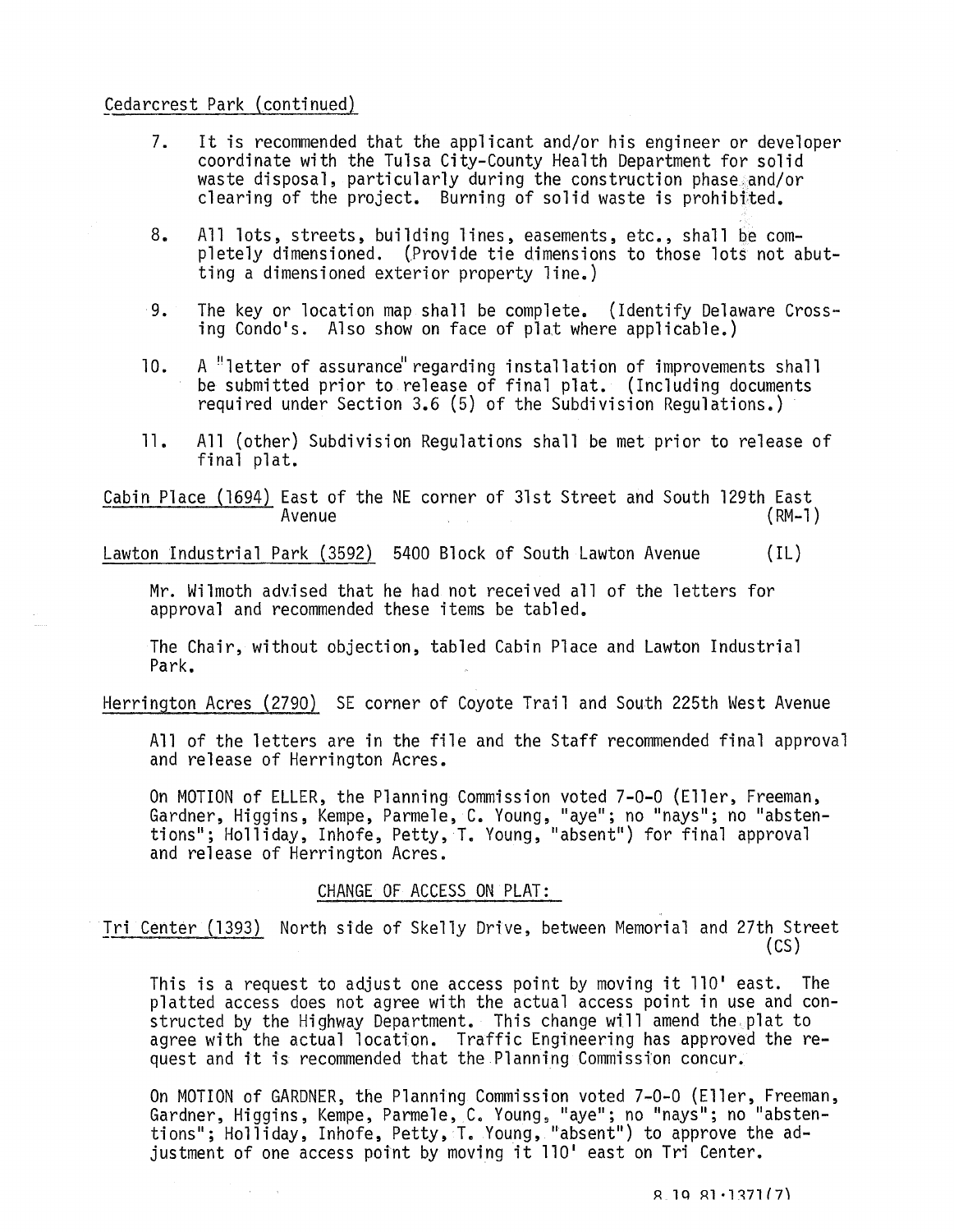## TEMPORARY WAIVER OF PLAT:

Z-5113 (Hammond Engineering) (3194) NE corner of 59th Street and South Mingo Road (IL)

A letter (Exhibit "B-1") was presented from Hammond Engineering request-<br>ing a temporary plat waiver for 60 days to enable the owner to obtain his building permit so that the contractor can proceed immediately with the erection of the building.

Assistant City Attorney, Russell Linker, advised that he did not believe there is any authority for a temporary waiver of plat in the Zoning Code or Subdivision Regulations.

Mr. Wilmoth stated that the plat is being processed at this time, but will not be able to be filed of record before the owner needs to move into his building.

Mr. Linker noted that the Commission would have no control after the building permit has been issued.

Roy Johnsen, stating that the question is an important one, pointed out that there are some other checks; i.e., (1) this is a temporary waiver so that when a building permit is secured a notation can be made that there was a temporary suspension, (2) an occupancy permit process which would stop the owner, and (3) almost always a final drainage review is required. These are some of the practical checks and Mr. Johnsen was of the opinion that the temporary waiver has not been a problem in the past.

On MOTION of PARMELE, the Planning Commission voted 7-0-0 (Eller, Freeman, Gardner, Higgins, Kempe, Parmele, C. Young, "aye"; no "nays"; no "abstentions"; Holliday, Inhofe, Petty, T. Young, "absent") to approve the temporary waiver of plat for a period of 60 days on Z-5113 •

## . WAIVER OF PLAT:

Z-5554 Valley Center (683) West of the NW corner of 62nd Street and South<br>Trenton Avenue Trenton Avenue

Z-5598 River Grove (783) South side of 75th Place, East of Quebec Avenue  $(AG to RM-2)$ 

The Staff advised that the applicants on these two items had requested they be tabled.

Without objection, the Chair tabled Z-5554 and Z-5598.

#### LOT-SPLITS:

| L-15269 City Engineer Department (1183) |        | L-15272 W. Ted Rankin              | (692) |
|-----------------------------------------|--------|------------------------------------|-------|
| 15270  Susan Cartwright                 | (3303) | 15273 Dale W. Young & Marsha(3393) |       |
| 15271 First Home Serv. Corp.            | (3094) | 15278 Jerry M. Smith               | (392) |

On MOTION of KEMPE, the Planning Commission voted 6-0-0 (Freeman, Gardner, Higgins, Kempe, Parmele, C. Young, "aye"; no "nays"; no "abstentions"; Eller, Holliday, Inhofe, Petty, T. Young, "absent") for ratification of prior approval of the above-listed lot-splits.

8.19.81 :1371 (8)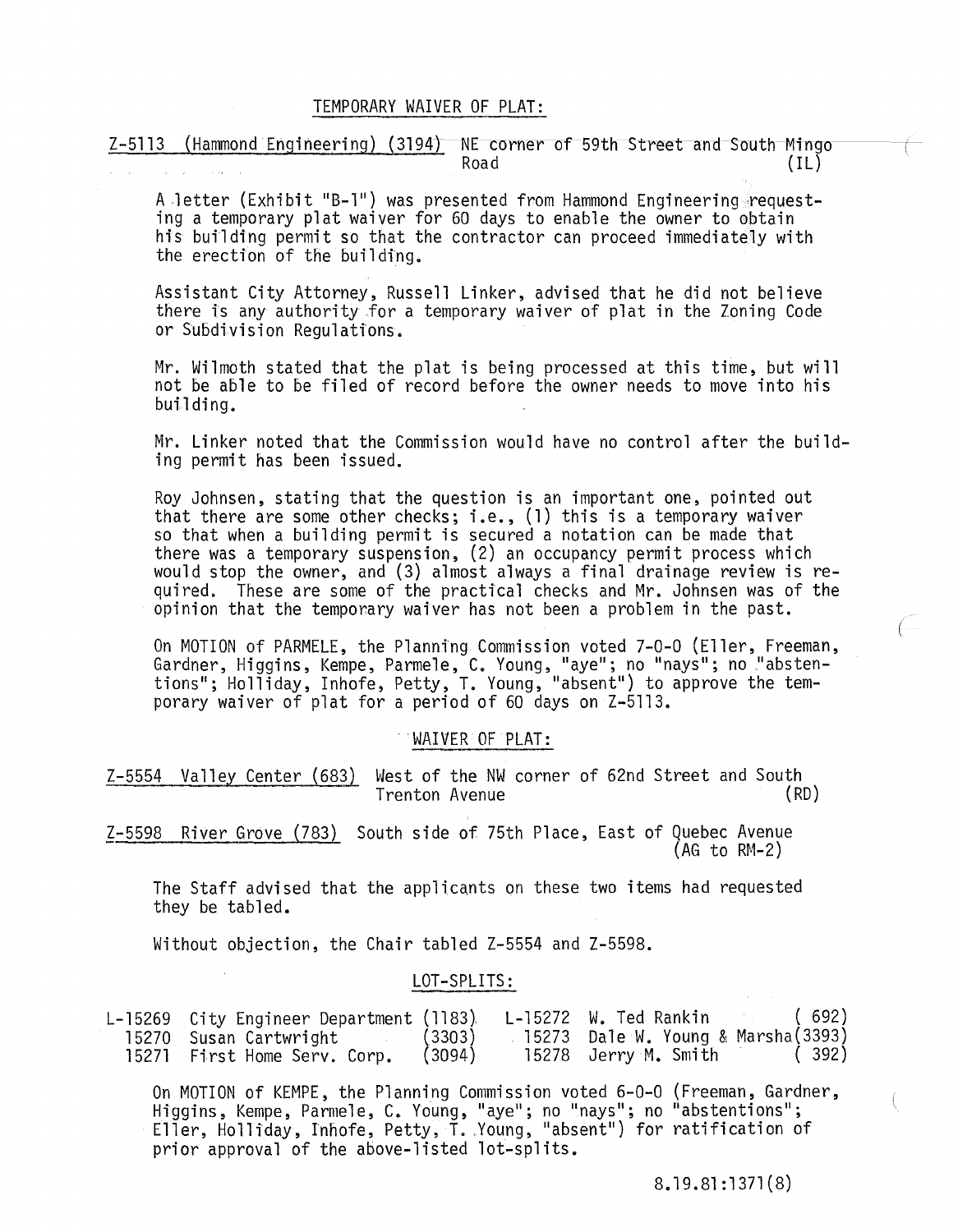# FOR WAIVER OF CONDITIONS:

L-15254 Clarice Creekmore (2382) The NW corner of 96th Street South and<br>South Nogales Avenue (RE, County) South Nogales Avenue

This is a request to approve a .93-acre tract that was split off. of a 2.8-acre tract. Also a waiver of the Major Street Plan is asked. on the remainder. Both tracts subject to Health Department approval of· the septic systems. The only issue at this time is the right-of-way requirement of an additional 17' on 96th Street to meet the Major Street Plan. Only 33' exists on this side at this time, but 96th is the main east-west street into Jenks and may require widening as the traffic from 'U. S. #75 into Jenks increases. The T.A.C. staff and County Engineer can not recommend waiver of the Major Street Plan in this particular case.

The Technical Advisory Committee and Staff recommended denial of L-15254, since the request does not meet the Subdivision Regulations requiring conformance with the Major Street Plan.

Larry Creekmore advised that he will be the owner of the .9-acre which will be split off. He noted that his mother has deeded the land to him and the only problem is the lot-split. Mr. Creekmore has a builder who has already scraped the land and has been ready to begin construction for approximately two months. The applicant stated he obtained a permit from the Board of Adjustment last year to locate his mobile home on the tract for a period of one year. At that time, Mr. Creekmore invested \$4,000 in the subject tract. He requested approval of the split as submitted, waiving the right-of-way requirement.

On MOTION of PARMELE, the Planning Commission voted 6-0-0 (Freeman, Gardner, Higgins, Kempe, Parmele, C. Young, "aye"; no "nays"; no "abstentions"; Eller, Holliday, Inhofe, Petty, T. Young, "absent") to approve the lot-split, waiving the Subdivision Regulations requiring conformance with the Major Street and Highway Plan, on L-15254.

L-1525501eta Carpenter (3224) South side of East 136th Street North, West of North 129th East Avenue

The Staff made the following report:

This is a request to split approximately 1/2 acre (gross) from a larger tract in an AG District. When right-of-way requirements are applied only 14·,930 square feet remains on the property. Even if only 25' of right-ofway existing or obtained, only 18,355 square feet would be the net size. These sizes are too small to meet both zoning and Health Department requirements. The applicant is asking for waiver of the Subdivision Regu- lations requiring conformance with the Major Street Plan, and the bulk and area requirements in the AG District. The Health Department advised the Staff they can not recommend approval of the request under any circumstances.

The Technical Advisory Committee and Staff recommended denial of L-15255, because the tract is too small to meet the Health Department requirements for a septic system, and, it does not meet the zoning requirements, and, it does not meet the Subdivision Regulations requiring conformance with the Major Street Plan.

8.19.81 :1371 (9)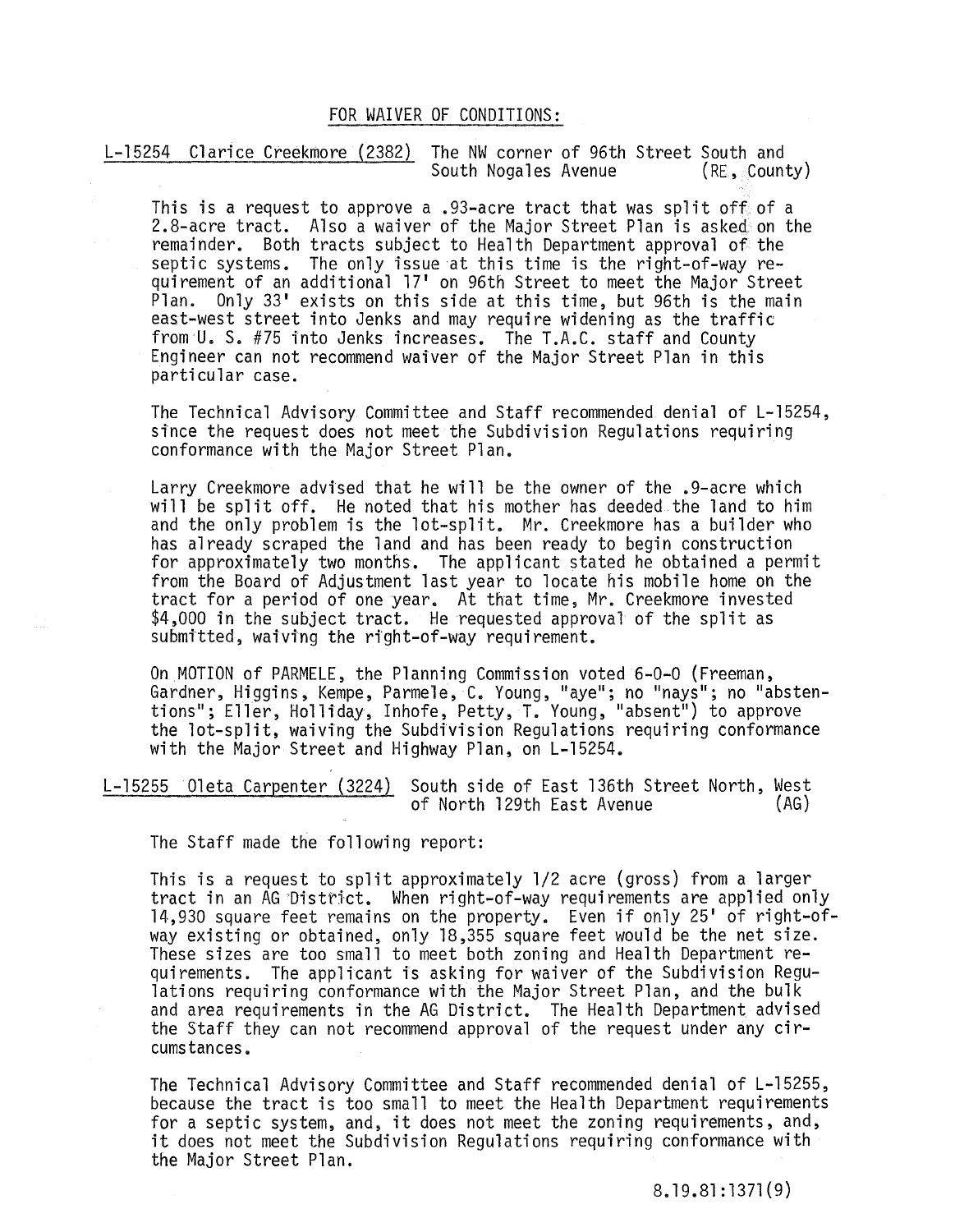# L-15255 (continued)

James Ritchie stated that he and his wife proposed to purchase the subject property. The mobile home located on the tract, as well as the previous mobile home, has been on the sewer system for over 20 years. The owner of the subject tract originally owned all of the surrounding area and has sold all of the property with the exception of less than one-half acre - the subject property. The wife of the owner is in ill health and the couple is in need of money which prompts the sale of this tract.

Mr. Ritchie advised that he had received a letter the day before this meeting informing him of the need to receive the Health Department's approval for a septic system. The applicant requested an opportunity to have the Health Department check out the property and present some type of option so the problems could be worked out. (The Staff noted that the applicant stated "sewer system", but assumed he meant "septic system.")

The Chair, without objection, tabled L-15255.

L-15263 Lynn Calton (2484) 343' South of the SW corner of 91st Street and South 193rd East Avenue (AG-R)

Mr. Wilmoth advised that this request is to waive the bulk and area requirements in the AG-R District to permit creation of three lots, with frontages ranging from 111.59' to 150'. The area of the lots run from 29,850 sq. ft. to 40,125 sq. ft. There are other lots in the area of similar size, so, the Staff sees no objection to the re-<br>quest, subject to Health Department approval of the septic systems quest, subject to Hearth Department approval of the septic systems and Board of Adjustment approval of the zoning waiver. (The applicant has not asked for waiver of the Major Street Plan requirement.)

The Technical Advisory Commfttee and Staff recommended approval of L-15263, subject to two conditions.

On MOTION of PARMELE, the Planning Commission voted 6-0-0 (Freeman, Gardner, Higgins, Kempe, Parmele, C. Young, "aye"; no "nays"; no "abstentions"; Eller, Holliday, Inhofe, Petty, T. Young, "absent") to approve L-15263, subject to the following conditions:

(al Board of Adjustment approval of minor variance, and,

(b) Health Department approval of septic systems.

# OTHER BUSINESS:

A letter (Exhibit "C-1") was received from Charles E. Norman requesting approval of the Detailed Site and Grading Plan, the Revised Circulation Diagram and the Site Phasing and Temporary ParkingsPlan; approve a minoramendment to permit an increase in the maximum building floor area from the 89,034 square feet to 89,838 square feet; approve the design and height<br>of the parking structure within Development Zone C including a Minor Amendment as necessary; and grant a waiver of the replat requirement of the project site.

Mr. Gardner advised that the applicant is requesting Site Plan approval of the St. John's Medical Center, Physicians Building, Parking garage and temporary open parking during construction of the 1st phase of the parking

(

€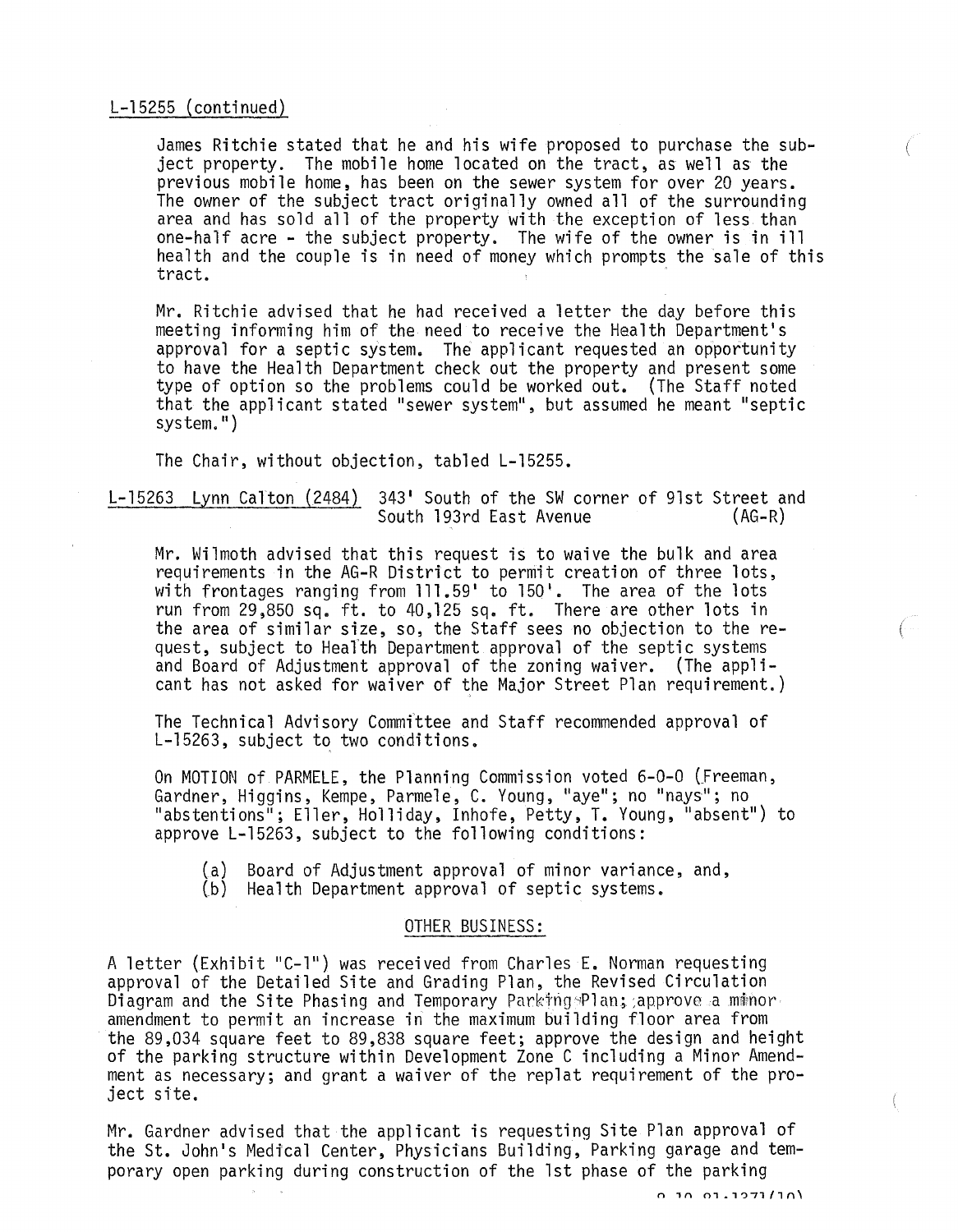# Letter from Charles E. Norman (continued)

garage. Specifically, the applicant is requesting the TMAPC to:

- 1. Approve the Detailed Site and Grading Plan (Sheet 1.2), the Revised Circulation Diagram (Exhibit 4), and the Site Phasing and Temporary Parking Plan (Sheet 1.4) as a part of the required Detailed Site Plan review; and,
- 2. approve a Minor Amendment to Planned Unit Development No. 225 permitting an increase in the maximum building floor area from 89,034 sq.<br>ft. to 89,838 sq. ft.; and,
- 3. approve the design and height of the parking structure within Development Zone C as submitted, including a Minor Amendment to PUD #225 as deemed necessary; and,
- 4. Grant a waiver of the replat requirement of the project site.

The Staff has reviewed the applicant's submittals and find them to be within the spirit and intent of the approved PUD. The additional access point on 19th Street is definitely an improvement to the Circulation Plan. The temporary parking is needed to off-set the loss of off-street parking in the area during construction of the 1st phase of the parking garage. The 804 square feet of additional floor area is permitted by the underlying zoning and is insignificant given the 89,000 plus footage originally approved. The parking garage will be only 12 feet above the ground; however, the ground level is increased by the landscape berms along Victor Avenue. The Technical Advisory Committee reviewed the original site plan prior to PUD approval and, also, reviewed the revised site plan this past Thursday and had no problems or special requirements concerning the plat waiver request. The property is already platted and, therefore, a replat would serve no purpose other than to remove the individual lot lines.

Based on these findings, the Staff recommends APPROVAL of the Detailed Site Plan, Landscape Plan, Grading Plan, Site Phasing and Temporary Parking, subject to the Plans submitted, and, subject to the temporary parking surface being dust free.

The Staff recommends APPROVAL of 804 square feet of additional building floor area provided the structure does not exceed 96 feet in height.

Also, the Staff recommends waiver of the replat requirement for PUD #225.

Mr. Norman advised that the Traffic Engineer has approved the revised circulation around the building. The changes in access were previously reviewed with the Tulsa Traffic Engineer and no objection was expressed by that office. The grading plans were submitted as a result of the approval given by the Traffic Engineer. Mr. Norman presented a detailed overview of the proposed building and the requested minor amendments.

On MOTION of PARMELE, the Planning Commission voted 6-0-0 (Freeman, Gardner, Higgins, Kempe, Parmele, C. Young, "aye"; no "nays"; no "abstentions"; Eller, Holliday, Inhofe, Petty, T. Young, "absent") to approve the Detailed Site and Grading Plan, the Revised Circulation Diagram and the Site Phasing and Temporary Parking Plan; a minor amendment to permit an increase in the maximum building floor area from 89,034 sq. ft. to 89,838 sq. ft.; the design and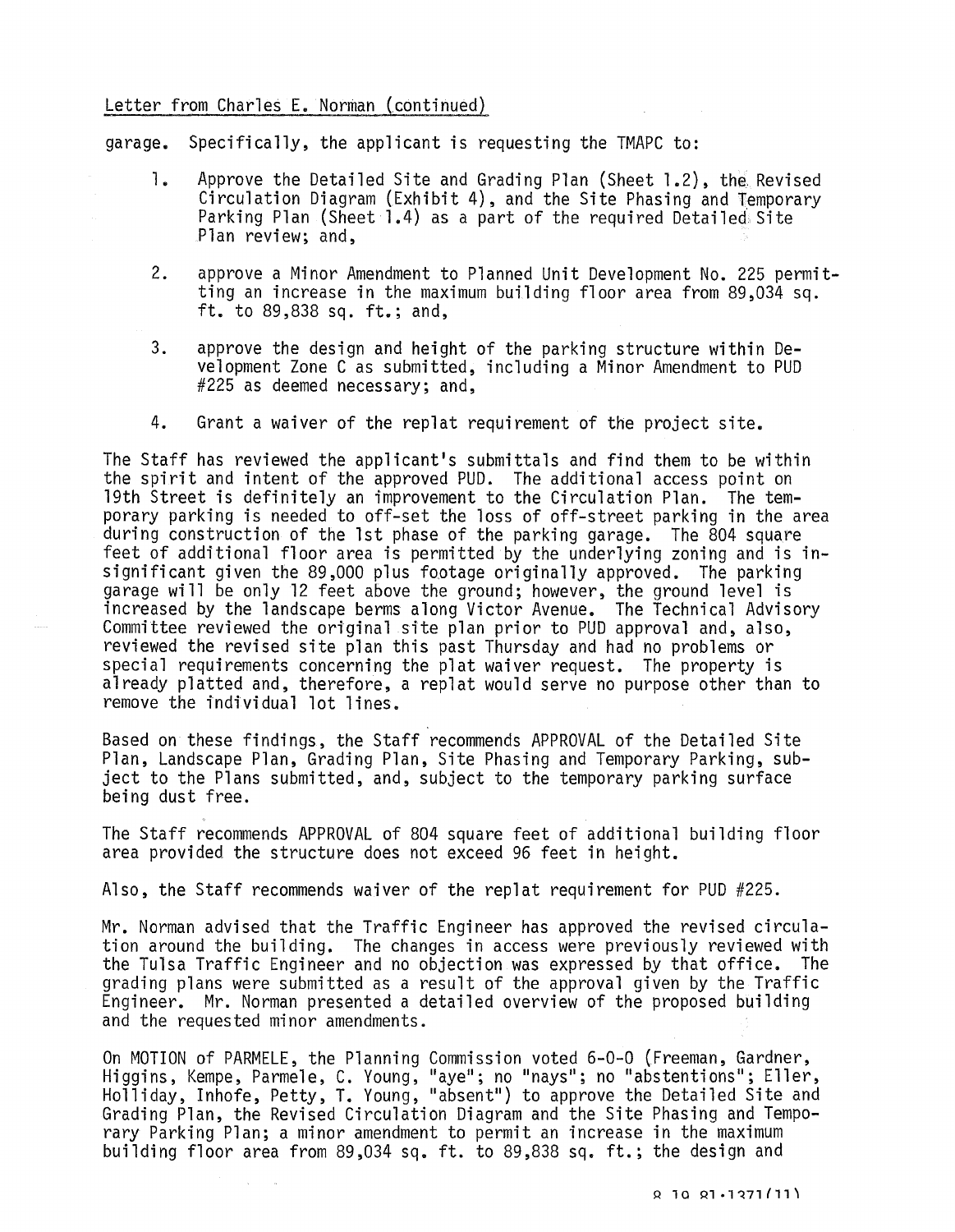## Letter from Charles E. Norman (continued)

height of the parking structure within Development Zone C, including a minor amendment as necessary; and granted a waiver of the replat requirement of the project site on PUD #225.

PUD #171 Roy Johnsen NW corner of 81st Street and Sheridan Road (H~J Plaza Development) Site Plan Review - Lot 3, Block 1.

A letter and a copy of the Detailed Site Plan (Exhibit "0-1"), submitted by Roy Johnsen, was exhibited.

The Staff advised that the applicant is requesting approval of the submitted Detailed Site Plan for Lot 3, Block 1, H-J Plaza Addition, a part of PUD #171.

The Staff has reviewed the Site Plan and recommends APPROVAL, subject to the following conditions:

- 1. That the applicant revise the parking space allocation to include 13 spaces, not 12 as shown, prior to issuance of a building permit. (Ordinance permits 25% of spaces to be  $7\frac{1}{2}$  feet wide.)
- 2. That the landscaping as depicted on the Site Plan be approved in concept and that a detailed landscape plan be approved by the TMAPC prior to occupancy of the building.
- NOTE: The center permits 2 free-standing signs, one on 81st Street and one on Sheridan Road. The proposed sign utilizes the Sheridan allot- ( ted sign.

Roy Johnsen advised that there are twelve parking spaces along the front of the building, a Quik-Trip convenience store; toward the front of the subject tract are the typical gas pumps. There is at least one parking space on each side of the gas pumps. Therefore, Mr. Johnsen was of the opinion that, technically, there are 14 existing parking spaces.

Mr. Gardner agreed that these spaces are not part of the driveway or the circulation system and, obviously, they would accommodate a car. Even though they are not marked as such, they are obviously parking spaces. The Staff would waive the condition set forth for the parking.

Mr. Gardner advised that the applicant had submitted a Site Plan (Exhibit "0-2") which includes the Detailed Landscape Plan and therefore, that condition, imposed by the Staff, had been met.

On MOTION of PARMELE, the Planning Commission voted 6-0-0 (Freeman, Gardner, Higgins, Kempe, Parmele, C. Young, "aye"; no "nays"; no "abstentions"; Eller, Holliday, Inhofe, Petty, T. Young, "absent") to approve the Detailed Site Plan for Lot 3, Block 1, H-J Plaza Addition, a part of PUD  $#171$ .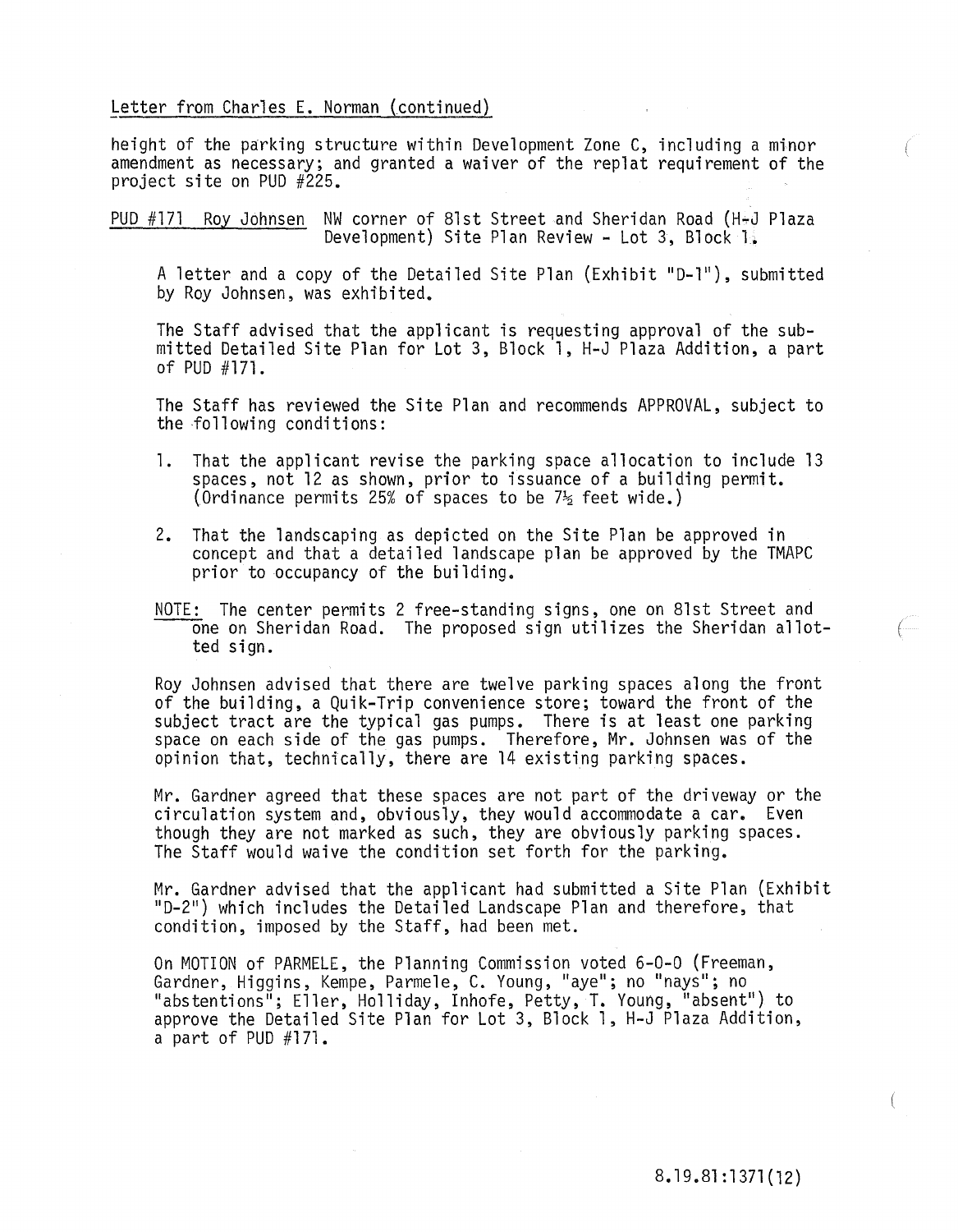PUD #128 Kensington II Amended Addition South of the SW corner of 7lst Street and South Lewis Avenue

Consider approving minor amendment to encroach l-foot into the front yard setback for Lot 9, Block 5, Kensington II Amended Addition.

The Staff stated that the applicant is requesting to build l-foot into the required 25-foot front yard on Lot 9, Block 5, Kensington II Amended Addition. 73rd Place is on a slight curve which necessitates building l-foot over the front yard setback.

The request is minor and, accordingly, the Staff recommends APPROVAL per Site Plan submitted.

On MOTION of PARMELE, the Planning Commission voted 6-0-0 (Freeman, Gardner, Higgins, Kempe, Parmele, C. Young, "aye"; no "nays"; no "abstentions"; Eller, Holliday, Inhofe, Petty, T. Young, "absent") to approve a minor amendment to encroach l-foot into the front yard setback for Lot 9, Block 5, Kensington II Amended Addition, PUD #128.

There being no further business, the Chair adjourned the meeting at 3:00 p.m.

Date Approved

ATTEST:

Narian follida